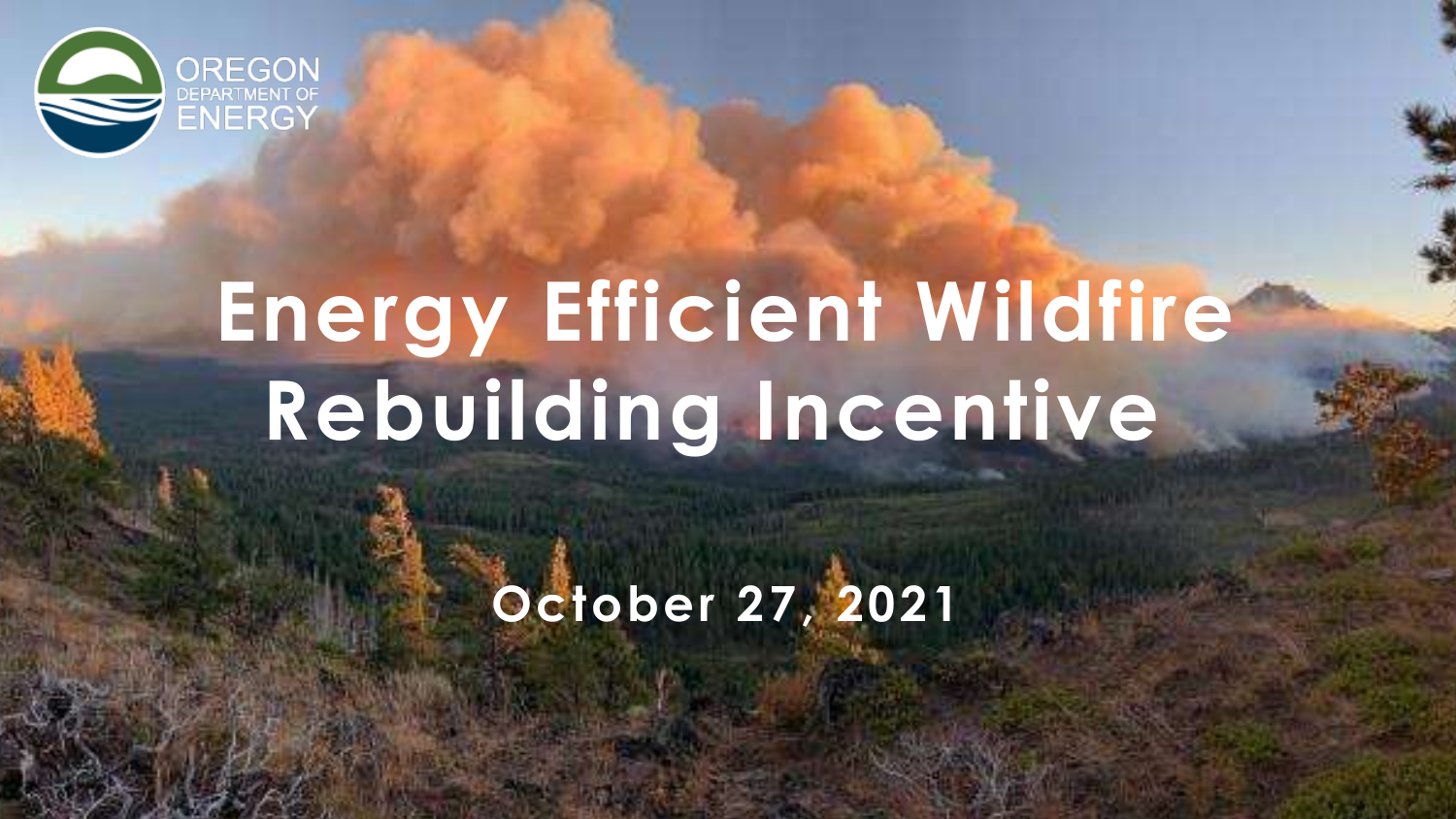

## OREGON DEPARTMENT OF ENERGY

Leading Oregon to a safe, equitable, clean, and sustainable energy future.



The Oregon Department of Energy helps Oregonians make informed decisions and maintain a resilient and affordable energy system. We advance solutions to shape an equitable clean energy transition, protect the environment and public health, and responsibly balance energy needs and impacts for current and future generations.

**What We Do** On behalf of Oregonians across the state, the Oregon Department of Energy achieves its mission by providing:

- A Central Repository of Energy Data, Information, and Analysis
- A Venue for Problem-Solving Oregon's Energy Challenges
- Energy Education and Technical Assistance
- Regulation and Oversight
- Energy Programs and Activities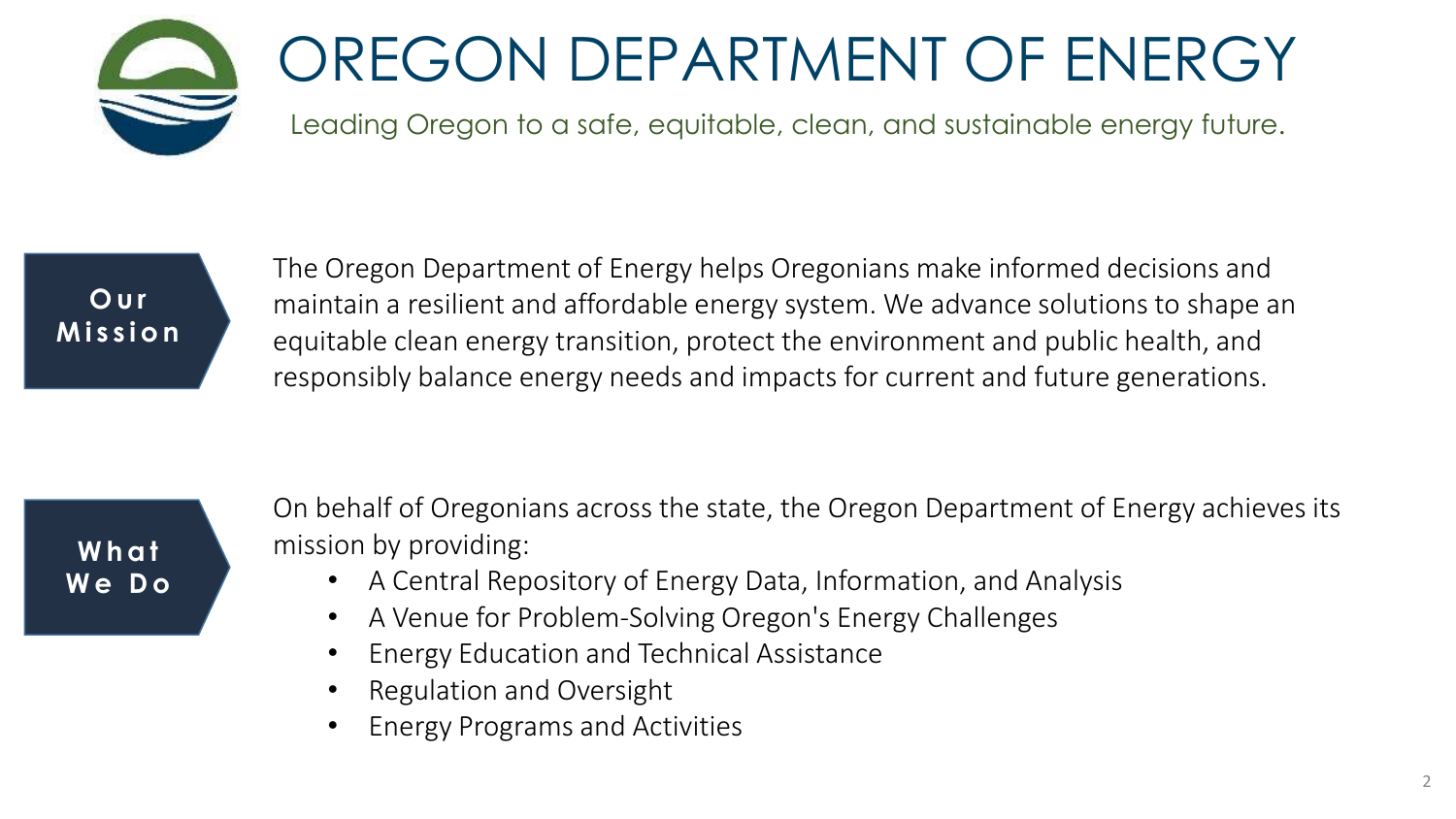#### MEETING AGENDA

- Using the WebEx Platform
- Fall 2021 Community Meetings and Outreach
- Wildfire Recovery Legislation
- **Oregon Department of Energy's Wildfire Recovery Program**
- Oregon Department of Consumer and Business Services' Wildfire Hardening Program
- Questions for the Audience/Open Forum





<https://www.oregon.gov/energy/Incentives/Pages/EEWR.aspx> *Note: this meeting is being recorded and will be available online*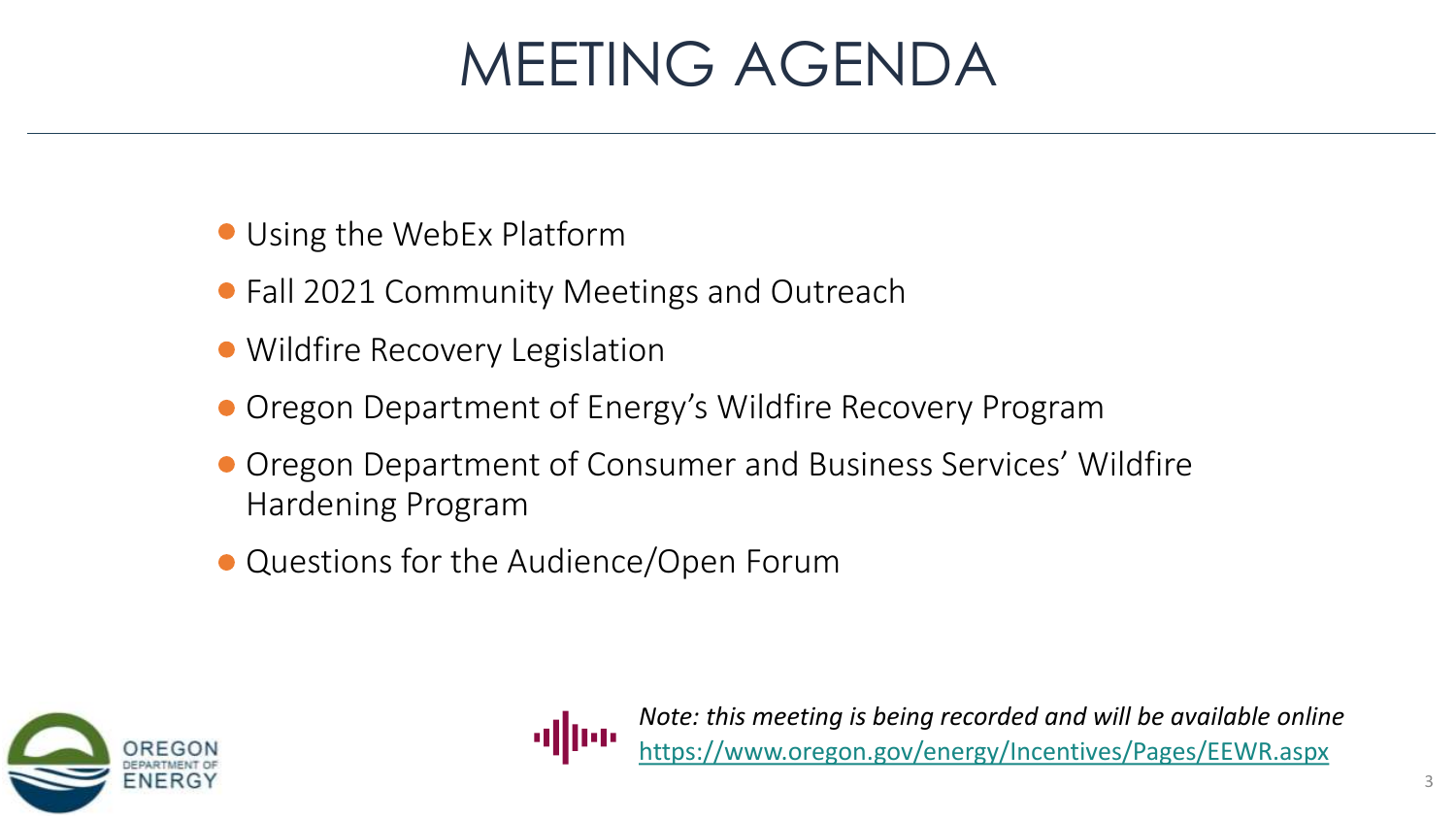

*You can raise your hand if you have a question or comment, and the host will unmute you.*

**USING WEBEX**

X

ш

 $\mathbf{\Omega}$ 

ш

 $\geq$ 

 $\mathbf G$ 

 $\frac{z}{s}$ 

*You can ask a question in the box here – be sure to select "All Panelists" to send your question. Questions will be answered in writing or live during the presentation.*

*Click on the small arrows to expand and see the names of panelists .*

#### **Raise Hand**

**View Panelists**

*Click on the little hand icon to raise or lower your hand. The meeting host can unmute you.*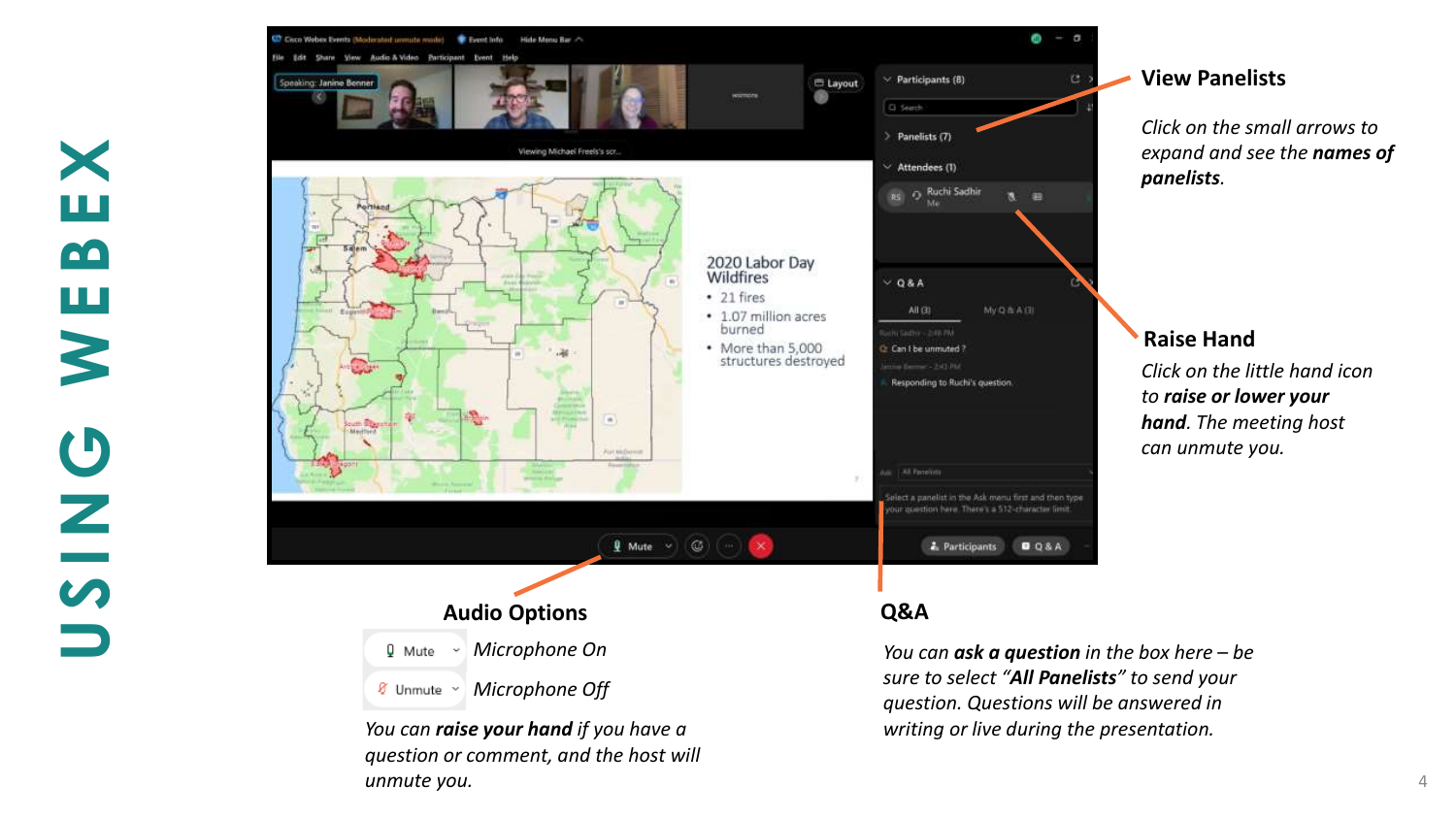#### FALL 2021 COMMUNITY MEETINGS & OUTREACH

Wildfire Recovery Community Outreach: Oregon Coast Wednesday, October 27, 2021 | 4-5 p.m.

Wildfire Recovery Community Outreach: McKenzie River Thursday, October 28, 2021 | 4-5 p.m.

Wildfire Recovery Community Outreach: Santiam / Marion County Tuesday, November 2, 2021 | 8:30-9:30 a.m.

Wildfire Recovery Community Outreach: Southern Oregon Thursday, November 4, 2021 | 4:30-5:30 p.m.

Wildfire Recovery Rulemaking Meeting Tuesday, November 9, 2021 | 4-5 p.m.

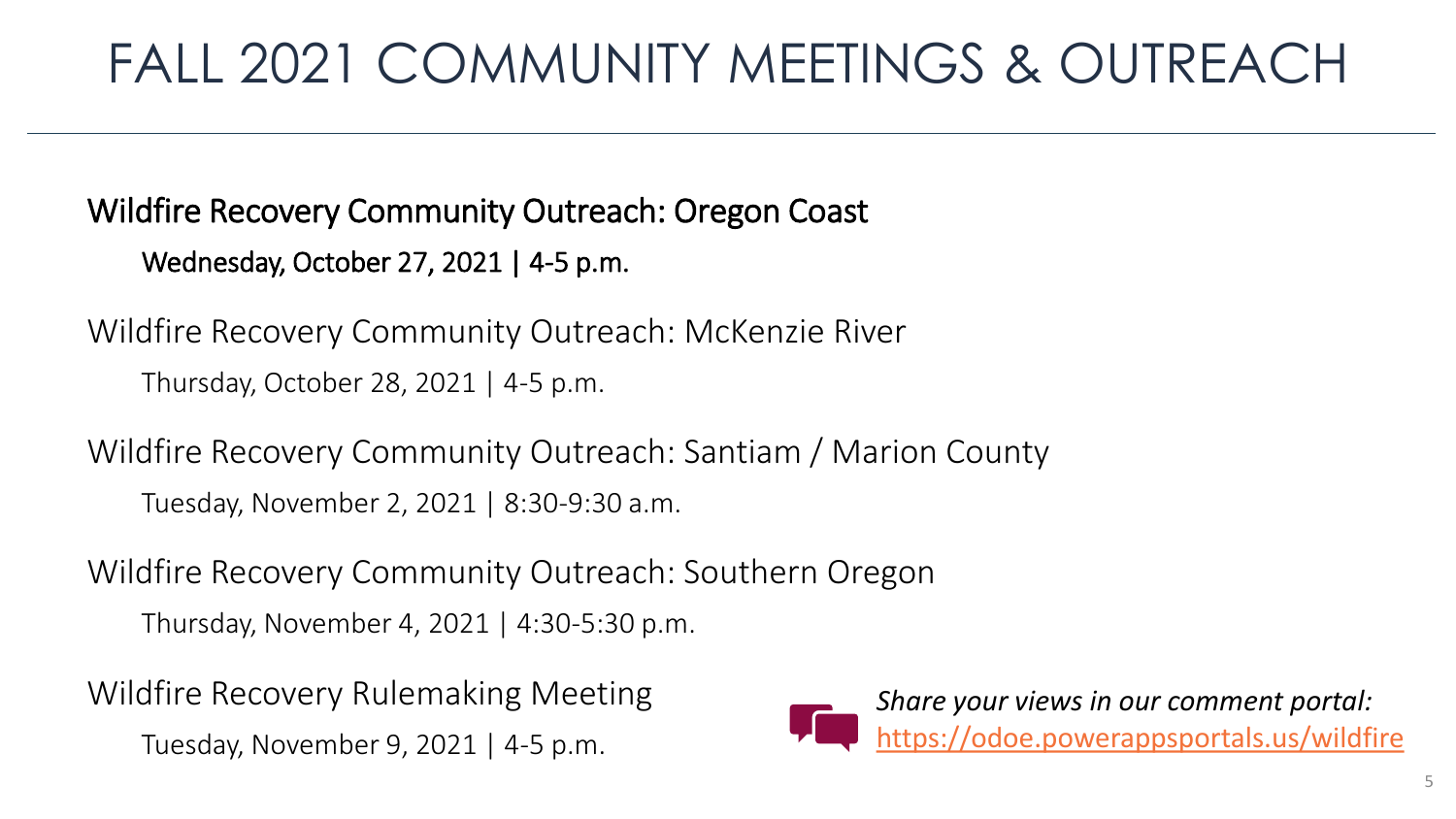

#### 2020 Labor Day Wildfires

- 21 fires
- 1.07 million acres burned
- More than 5,000 structures destroyed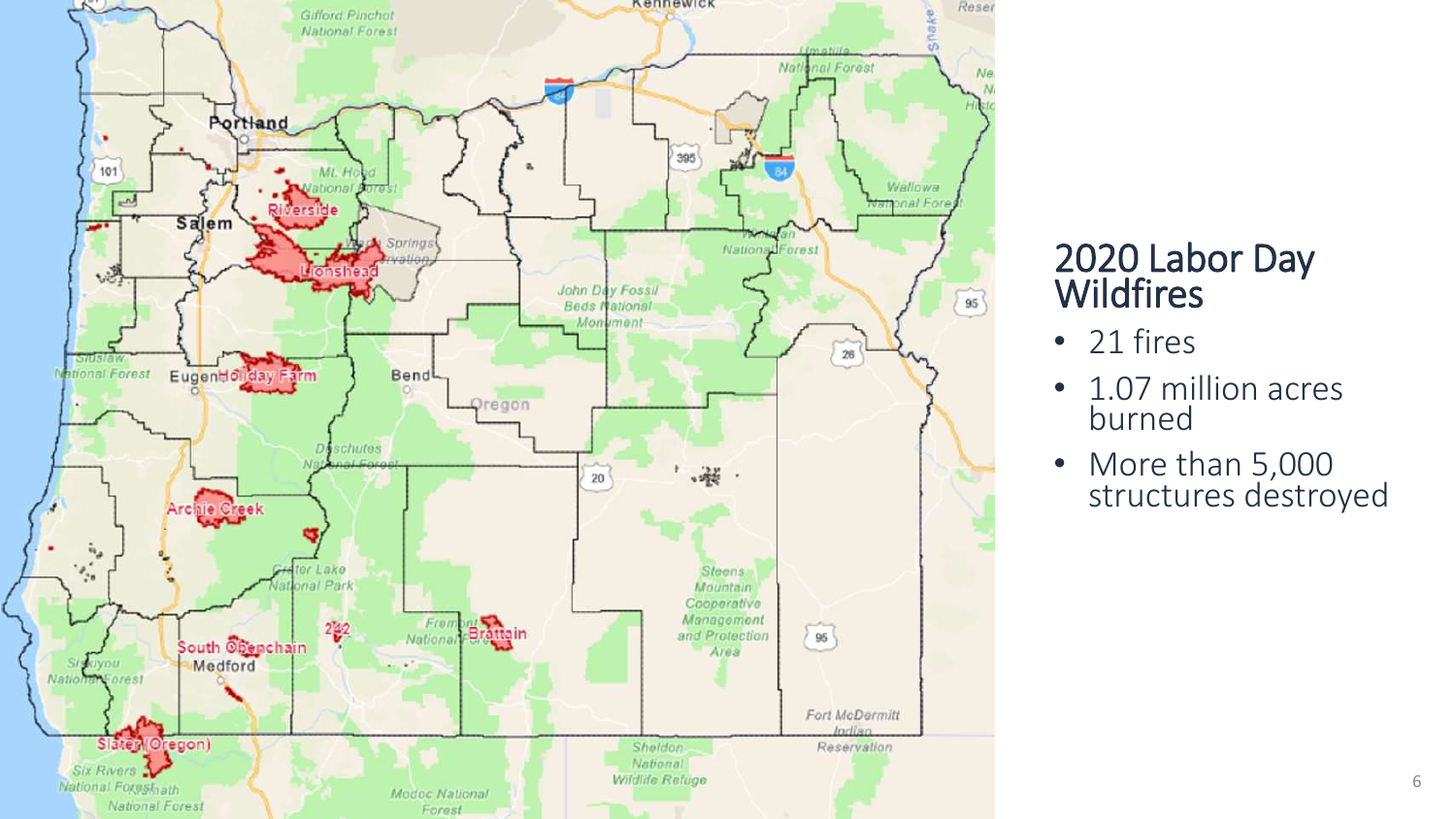

2021 Legislative Session

• HB 2289 • HB 5006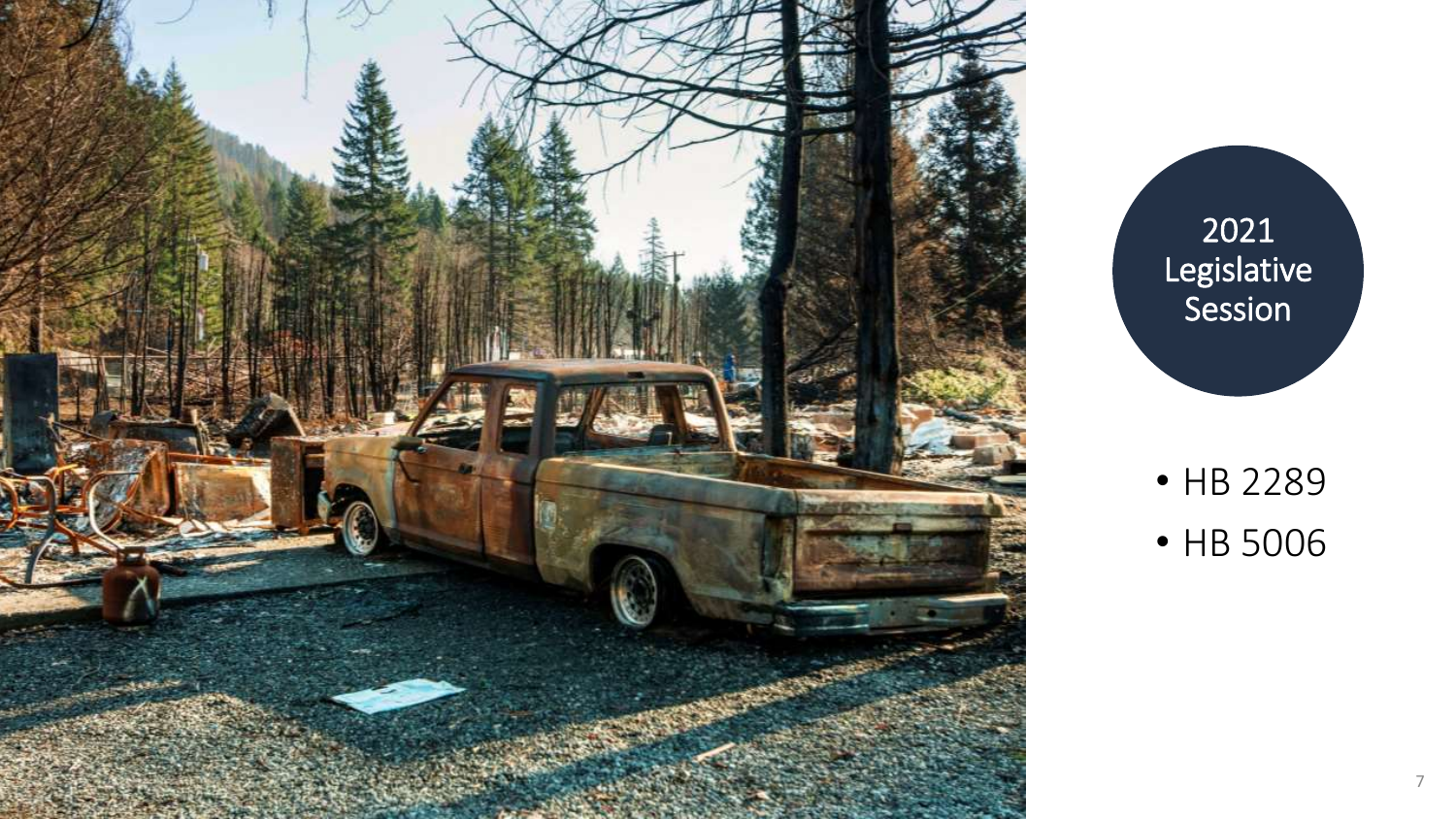#### ODOE PROGRAM OBJECTIVES

The Oregon Legislature directed ODOE to create a new Energy Efficient Wildfire Rebuilding Incentive Program:

- Focus on recovery, meeting energy code, and energy efficiency
- Program budgets should address needs of survivors
- Building types are treated differently to match their needs
- Simple streamlined delivery that meets the needs of communities
- Align with state and community stakeholder feedback as much as practicable
- Incorporate equity
- Utilize public process

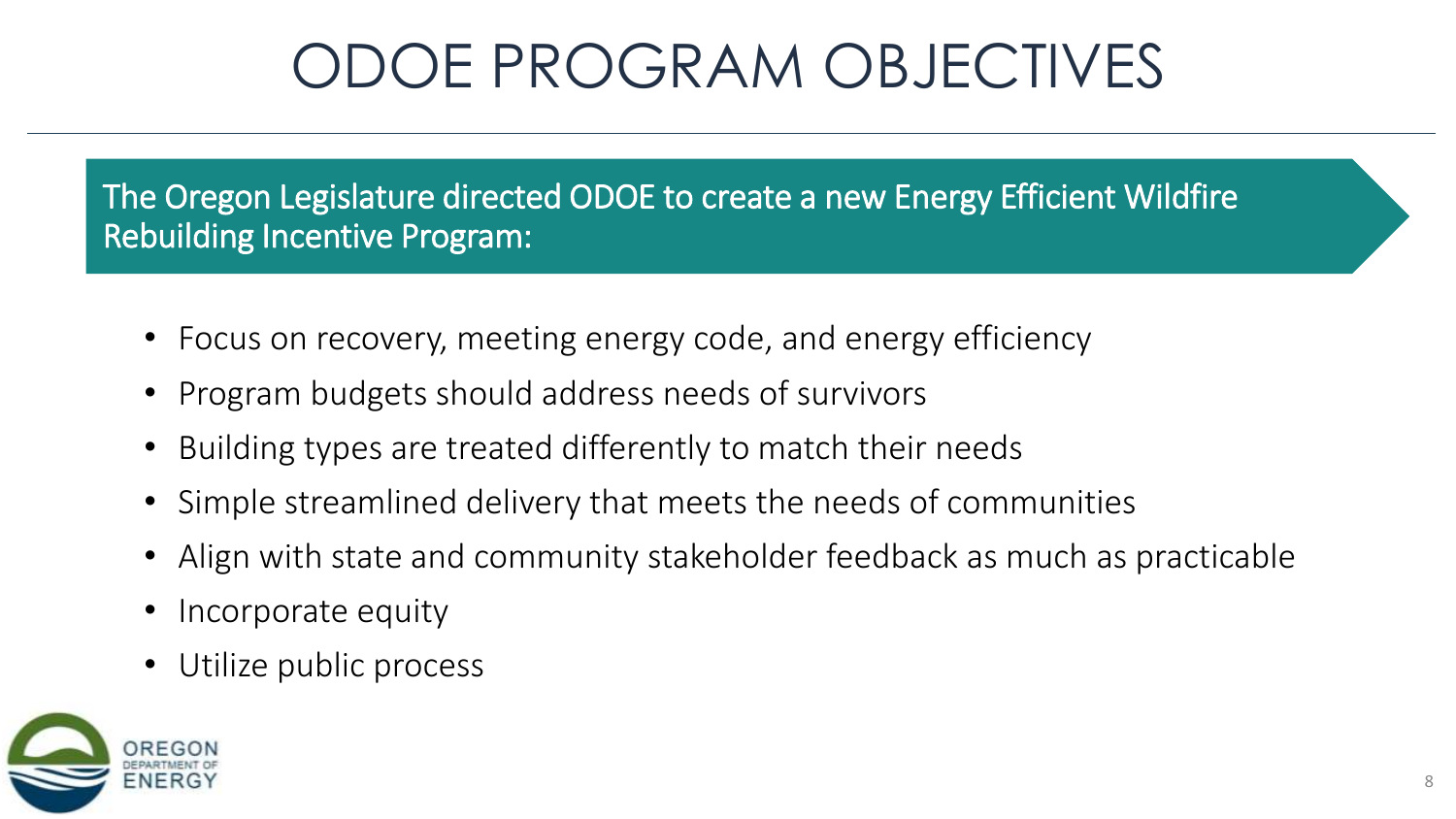#### STAFF RESEARCH ON REBUILDING

Number of structures per county expected to be in the rebuilding process by June 30, 2023

| County           | <b>Eligible Structures</b><br>Lost | <b>Estimated</b><br><b>Rebuilding</b><br><b>Residential</b> | <b>Estimated</b><br><b>Rebuilding</b><br><b>Commercial</b> | <b>Total</b> |
|------------------|------------------------------------|-------------------------------------------------------------|------------------------------------------------------------|--------------|
| <b>Clackamas</b> | 72                                 | 25                                                          | 4                                                          | 29           |
| <b>Douglas</b>   | 133                                | 53                                                          |                                                            | 53           |
| Jackson          | 2551                               | 946                                                         | 71                                                         | 1017         |
| <b>Klamath</b>   | 16                                 | 10                                                          |                                                            | 11           |
| Lane             | 640                                | 230                                                         | 10                                                         | 240          |
| Lincoln          | 289                                | 115                                                         |                                                            | 116          |
| Linn             | 71                                 | 28                                                          |                                                            | 28           |
| <b>Marion</b>    | 664                                | 252                                                         | 12                                                         | 264          |
| <b>Totals</b>    | 4436                               | 1658                                                        | 99                                                         | 1757         |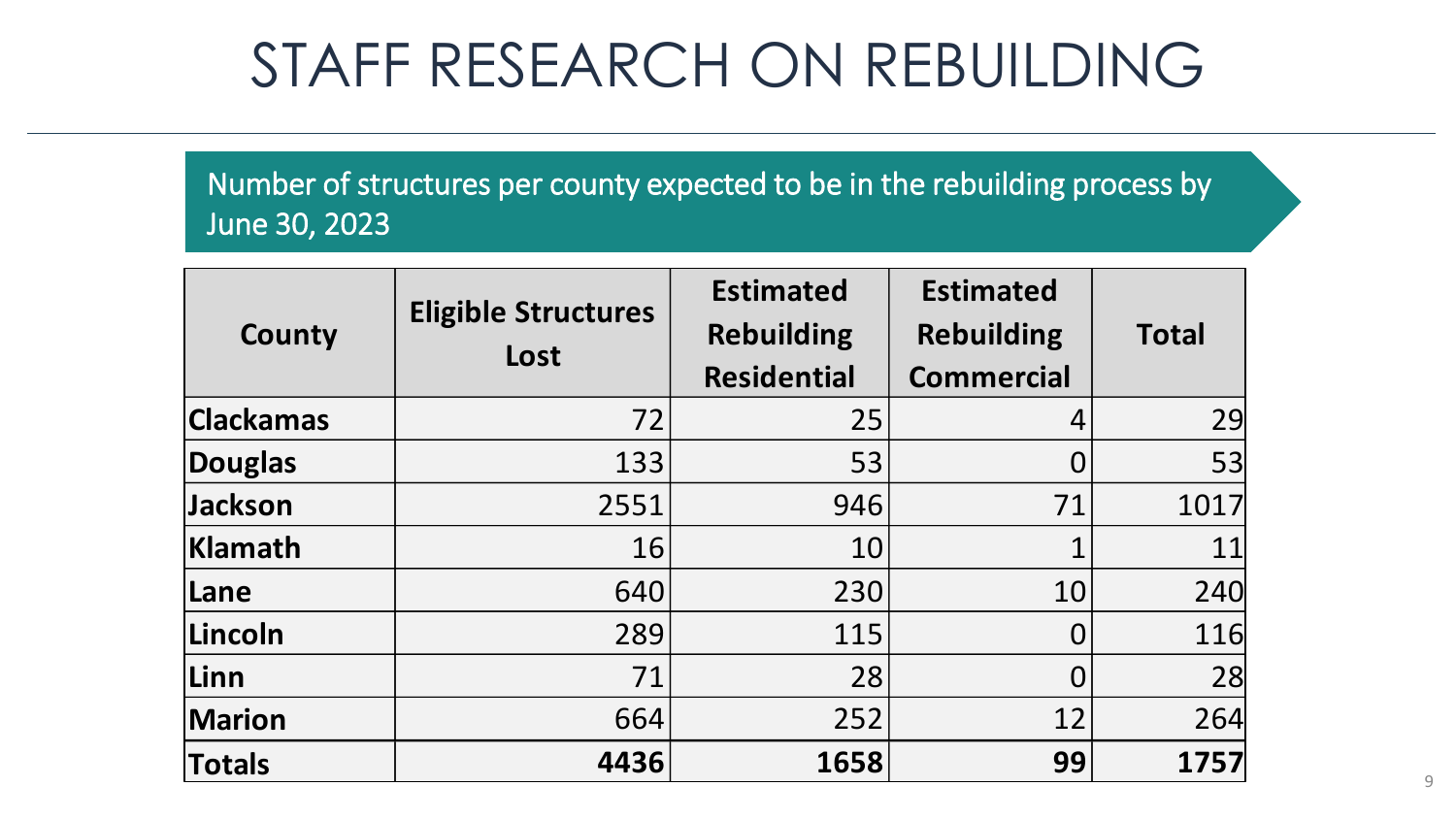#### BUILDING CODES AND MARKET PRACTICES

- 2008 Building Codes
- Current Building Codes
- Market Practices
- Energy Savings



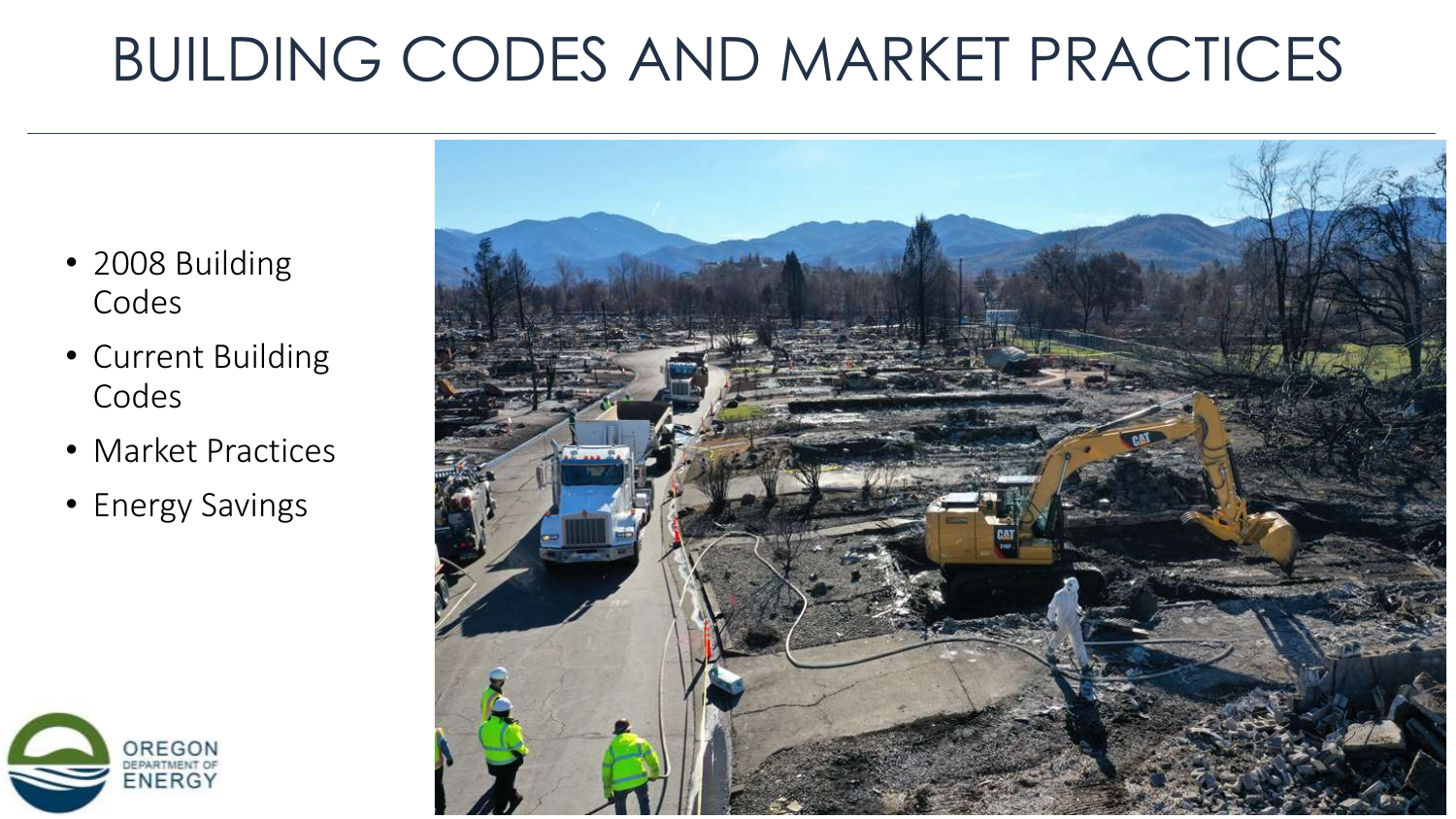#### INCENTIVE PROGRAM DESIGN



- Code level support
- Above code support

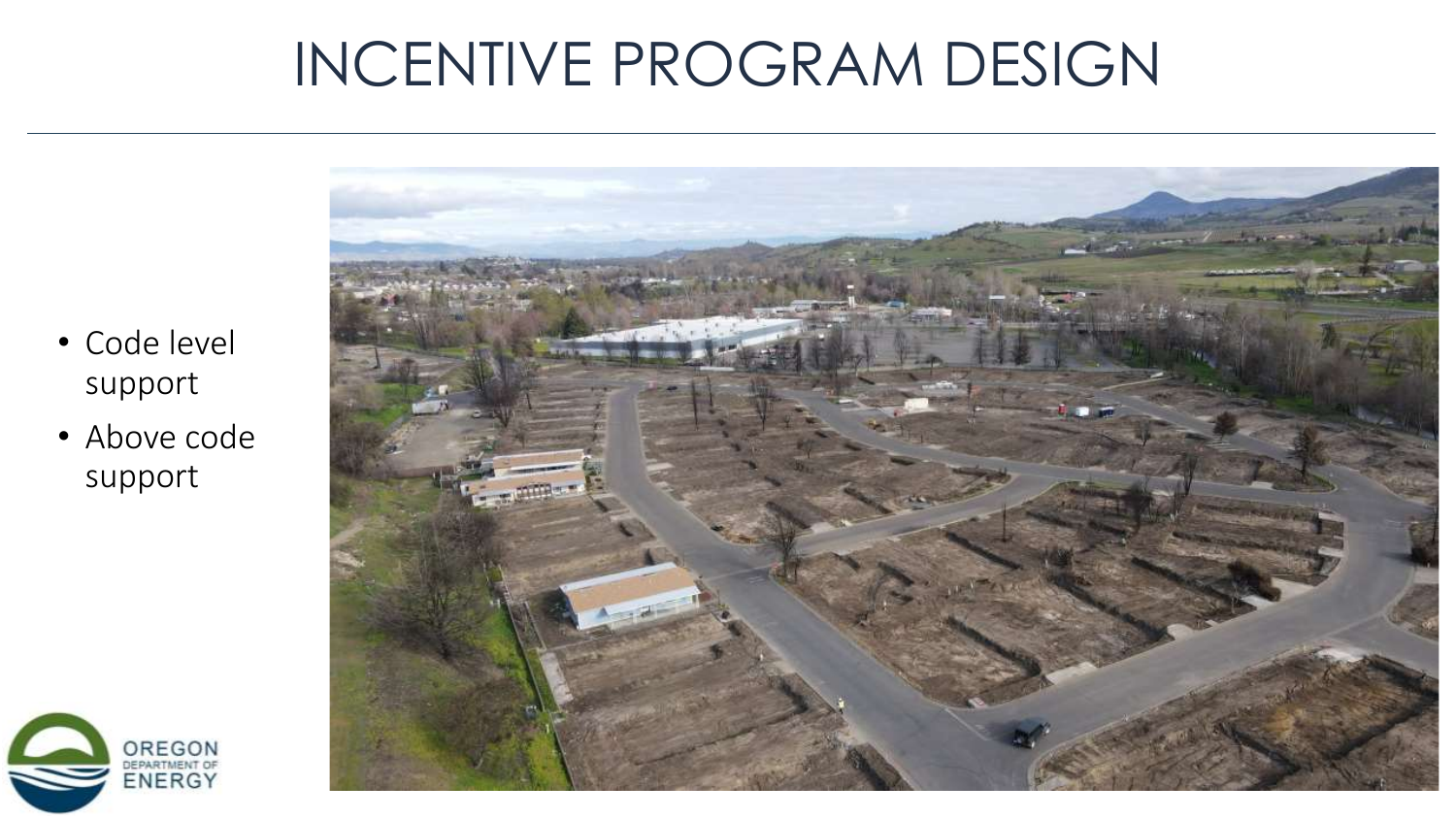#### ESTIMATED ENERGY CONSTRUCTION COSTS

2005 vs 2021 Oregon Residential Specialty Code (ORSC)

- Building Codes Division evaluated Code Values, Cost Increases and Market Changes
- Determined an estimated energy cost for homes rebuilding to the 2021 ORSC:
	- Natural Gas Home  $=$  \$5,100
	- Electric Home =  $$6,600$

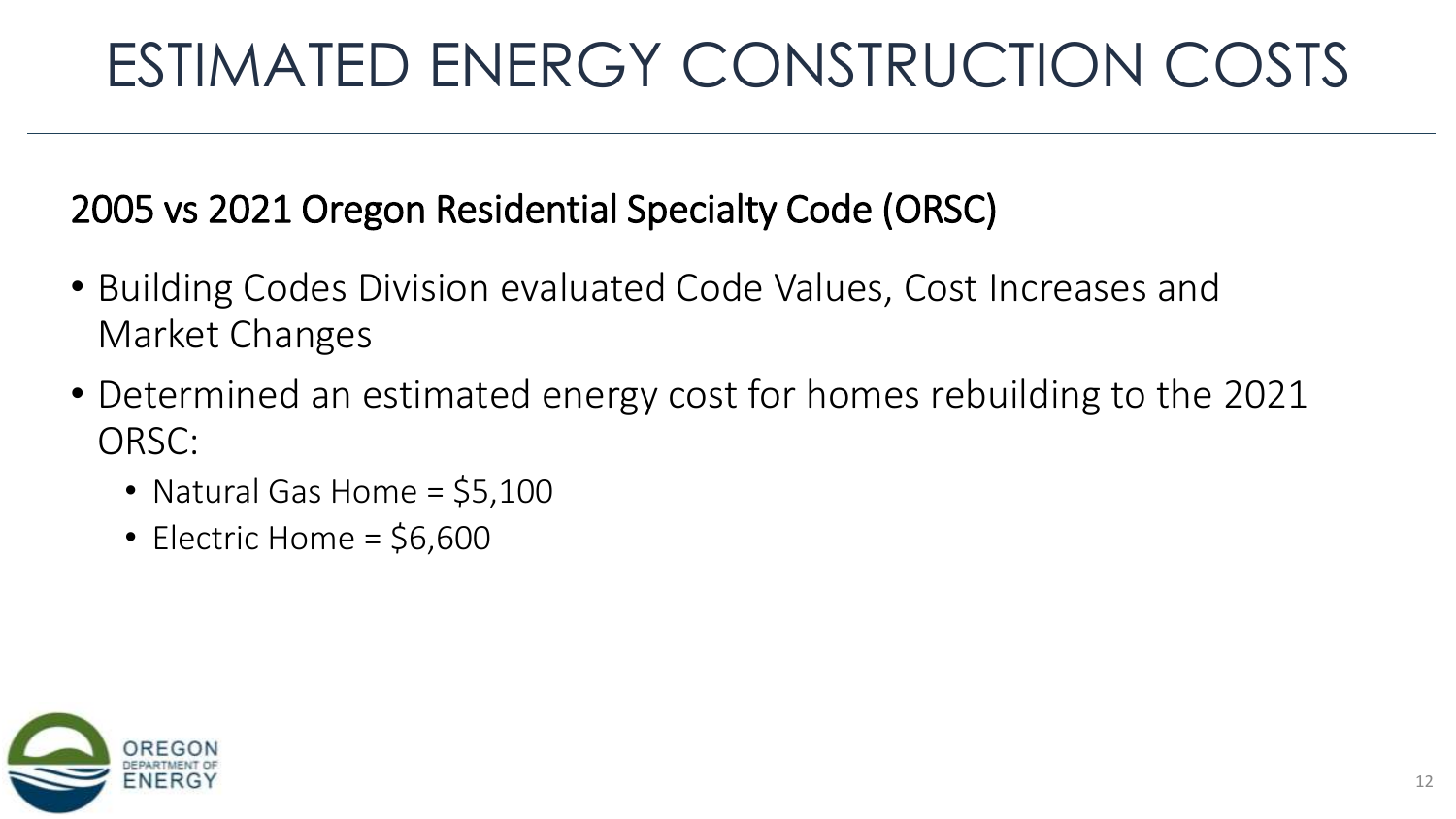### ESTIMATED ENERGY CONSTRUCTION COSTS

2005 vs 2021 Oregon Residential Specialty Code (ORSC)

- Building Codes Division evaluated Code Values, Cost Increases and Market Changes
- Determined an estimated energy cost for homes rebuilding to the 2021 ORSC:
	- Natural Gas Home  $=$  \$5,100
	- Electric Home =  $$6,600$



Do these numbers match what you are seeing in your area? Do you have any thoughts or comments?

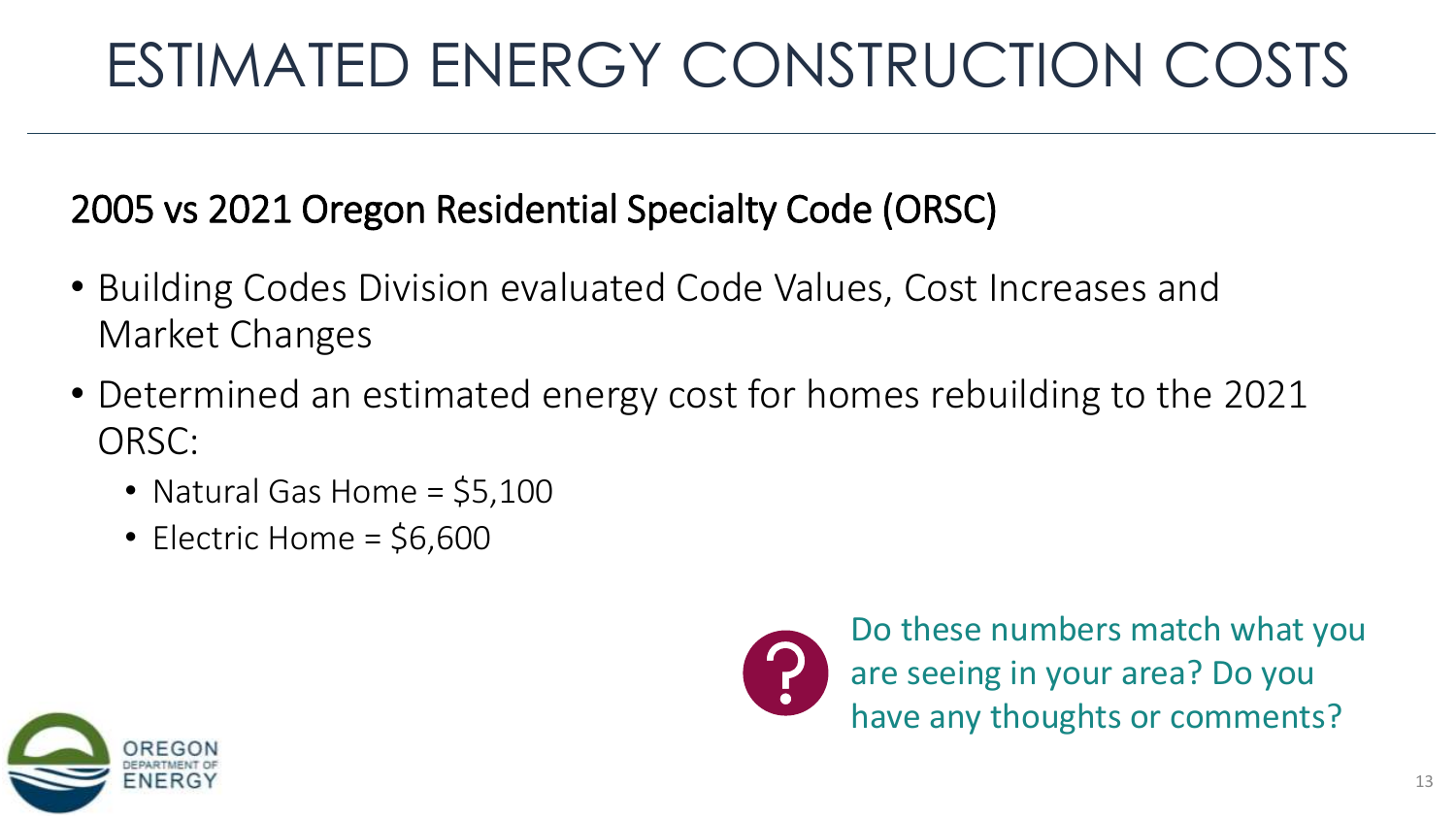### DRAFT ODOE PROGRAM DESIGN ELEMENTS

Providing Incentives for Single-Family, Manufactured Homes, and Commercial/Multi-Family structures

- Rebuilding to current Code: ODOE distributes funding, works with counties on verification
- Manufactured Homes: ODOE provides incentives for the purchase of efficient homes and for heat pump replacement
- Rebuilding above current Code: ODOE provides incentives for above-code energy efficiency by bolstering existing utility and Energy Trust of Oregon program offerings
- Commercial/Multi-Family incentives based on structure size (small/medium and large)
- $\rightarrow$  92% of incentives supporting code-level construction and manufactured homes 8% allocated to above-code energy efficient construction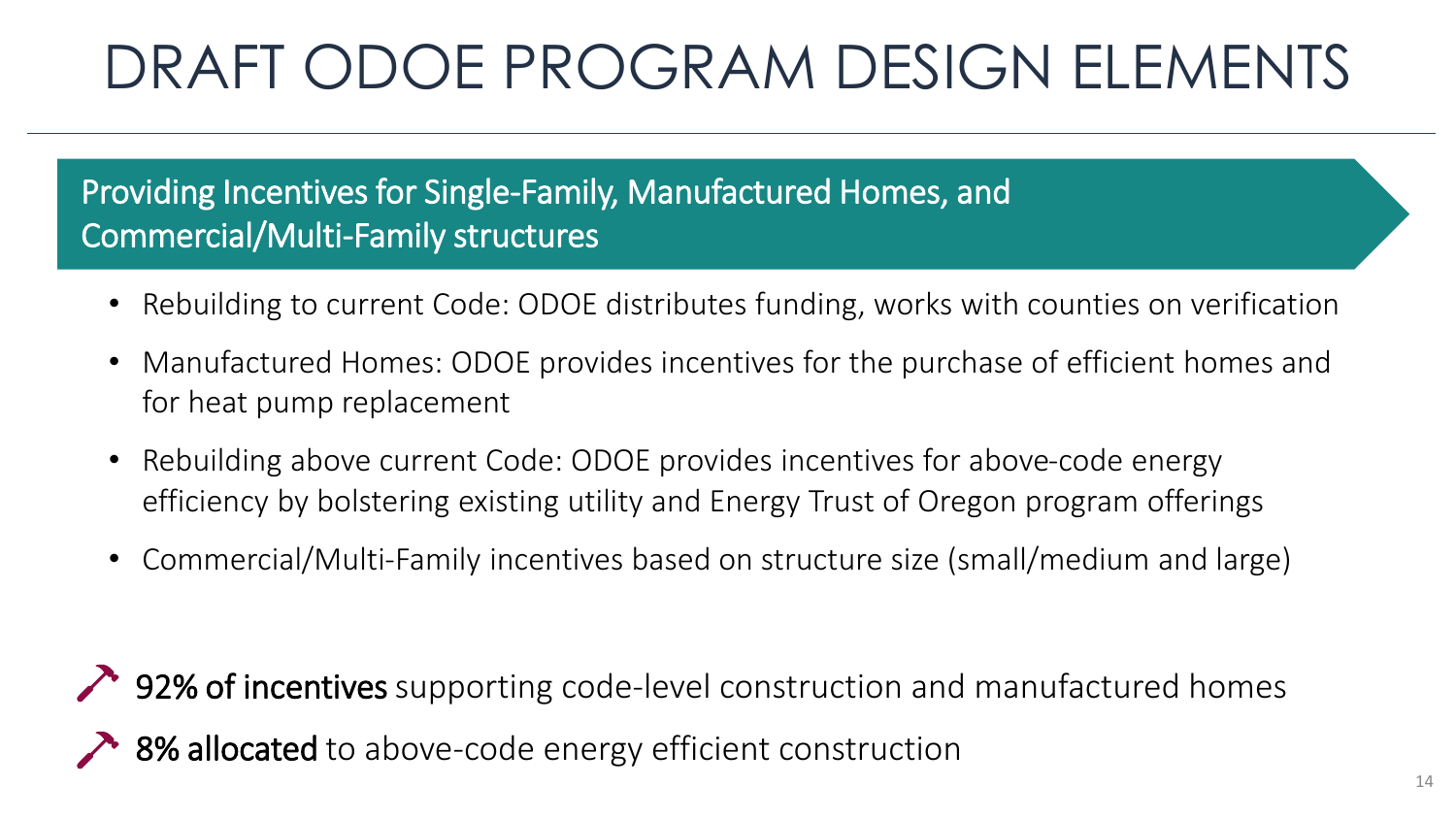#### DCBS WILDFIRE HARDENING PROGRAM

Grants to help 2020 wildfire survivors pay for improvements that will make homes and business more resistant to wildfire damage in the future.

Program Design:

- Building Codes is developing a list of improvements to choose from
- Specific grant amount for each option
- Partnering with counties

For more information, to sign up for email updates, and to fill out a brief survey and express interesting participating in the program, please visit our web page:



[www.oregon.gov/bcd/Pages/firehardening.aspx](https://www.oregon.gov/bcd/Pages/firehardening.aspx)

**Department of Consumer** and Business Services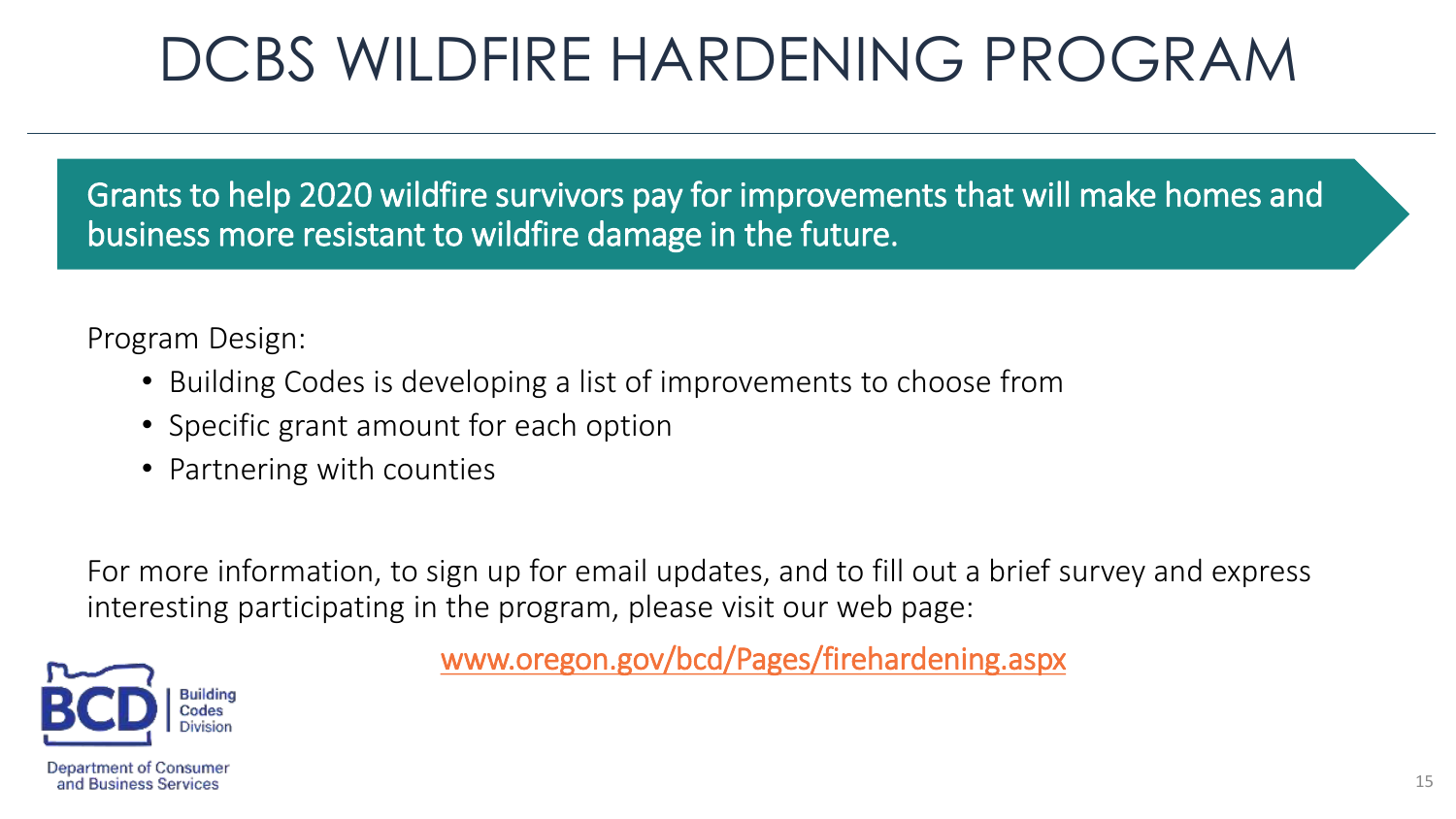- $\blacktriangleright$ **YOUR FEEDBACK** $\bigcup$  $\overline{\mathbf{B}}$  $\Box$ ш ш щ  $\alpha$ O
- 1. How can ODOE's program be designed to best support wildfire survivors rebuilding in a way that saves energy and lowers their energy bills?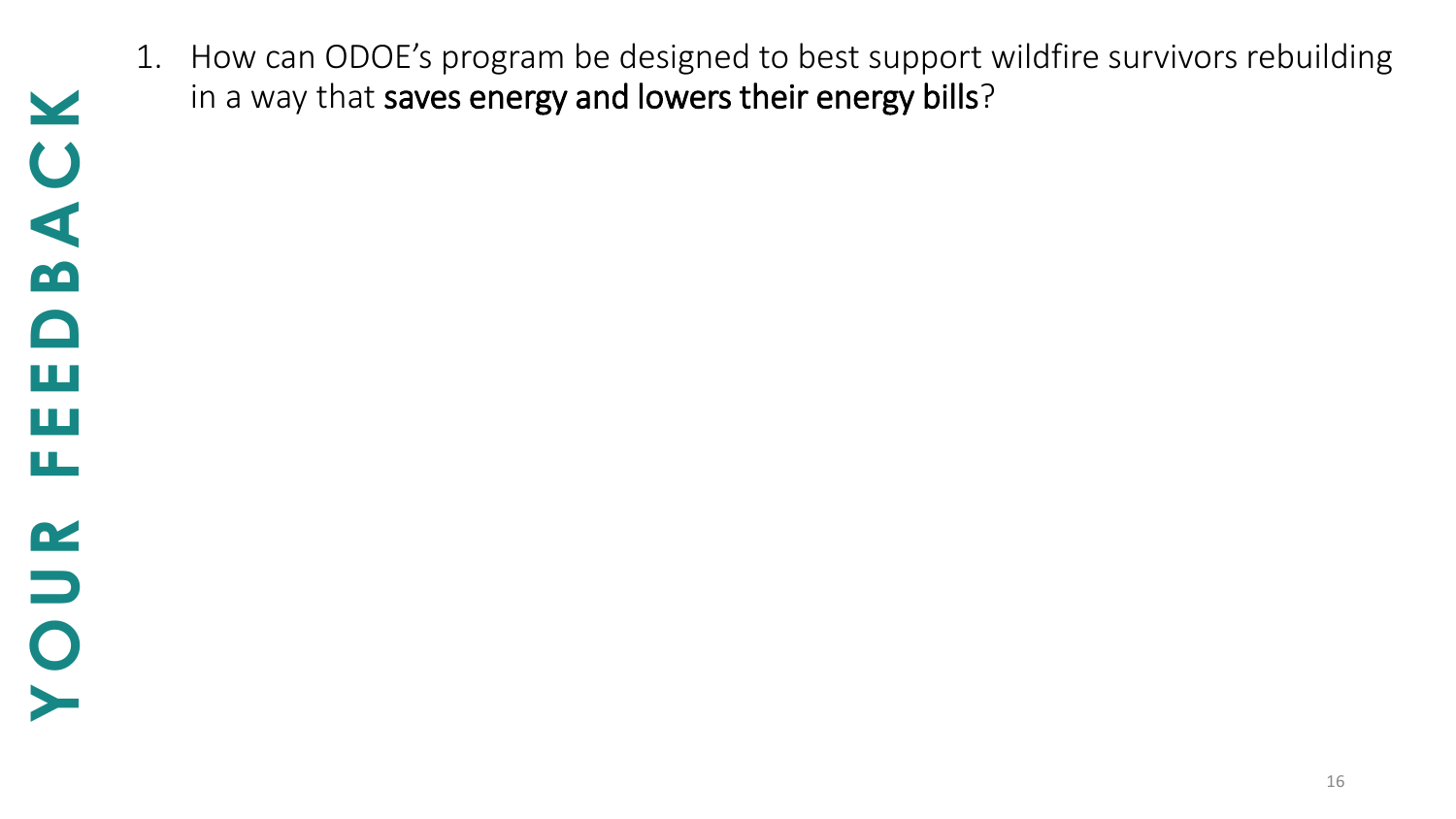- 1. How can ODOE's program be designed to best support wildfire survivors rebuilding in a way that saves energy and lowers their energy bills?
- 2. How is energy efficiency being considered by wildfire victims as they seek to rebuild? Are residential and commercial structures being rebuilt to current building codes, or are people taking advantage of the ability to rebuild to the 2008 building code?

u\_

 $\mathbf{\alpha}$ 

 $\bullet$ 

ш

ш

 $\bigcup$ 

m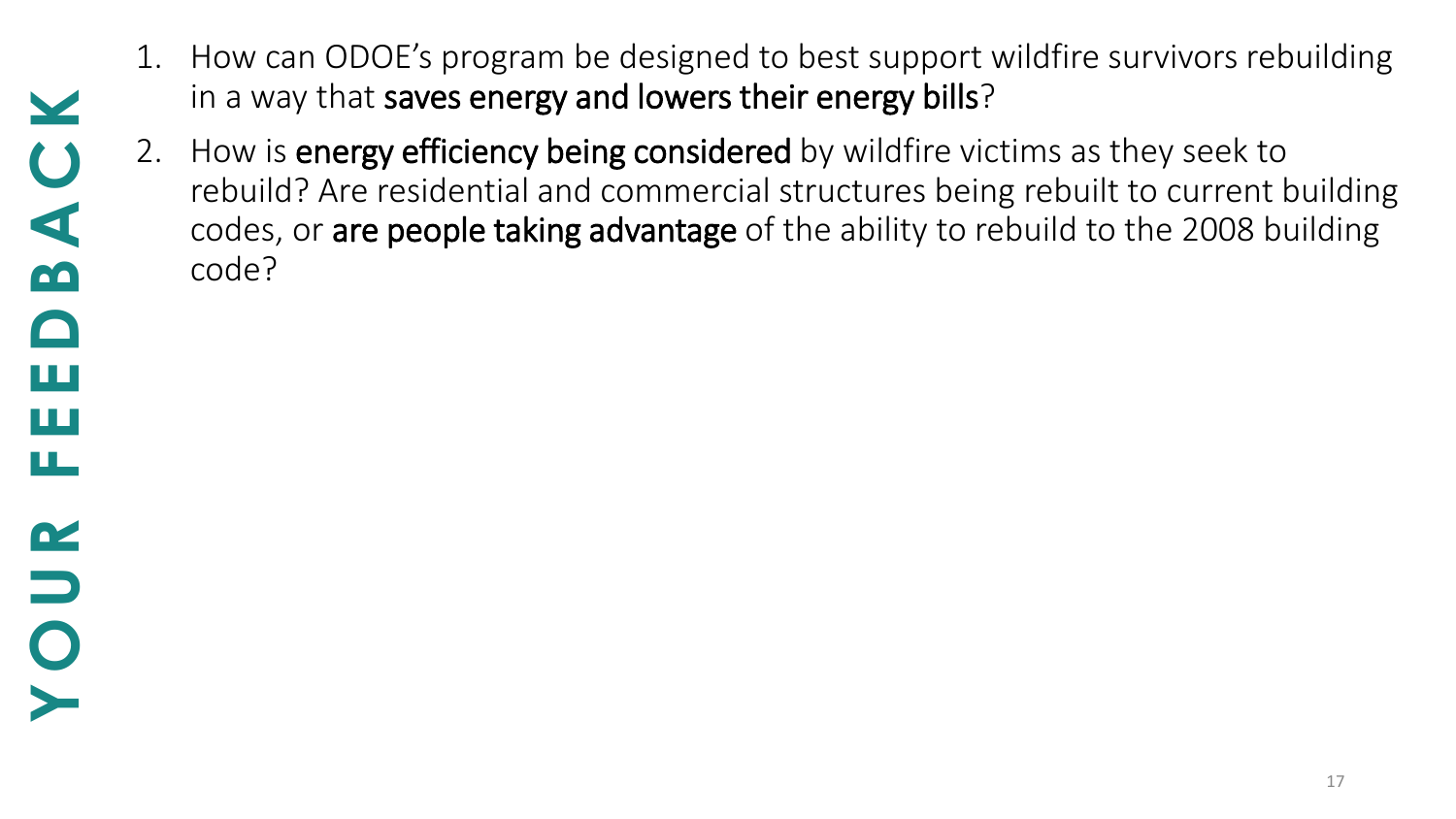- 1. How can ODOE's program be designed to best support wildfire survivors rebuilding in a way that saves energy and lowers their energy bills?
- 2. How is **energy efficiency being considered** by wildfire victims as they seek to rebuild? Are residential and commercial structures being rebuilt to current building codes, or are people taking advantage of the ability to rebuild to the 2008 building code?
- 3. Should ODOE consider **providing low-income wildfire victims** a higher level of incentive to offer greater support for communities struggling to rebuild?

ш

u\_

 $\mathbf{\alpha}$ 

 $\Box$ 

 $\bullet$ 

ш

 $\bigcup$ 

m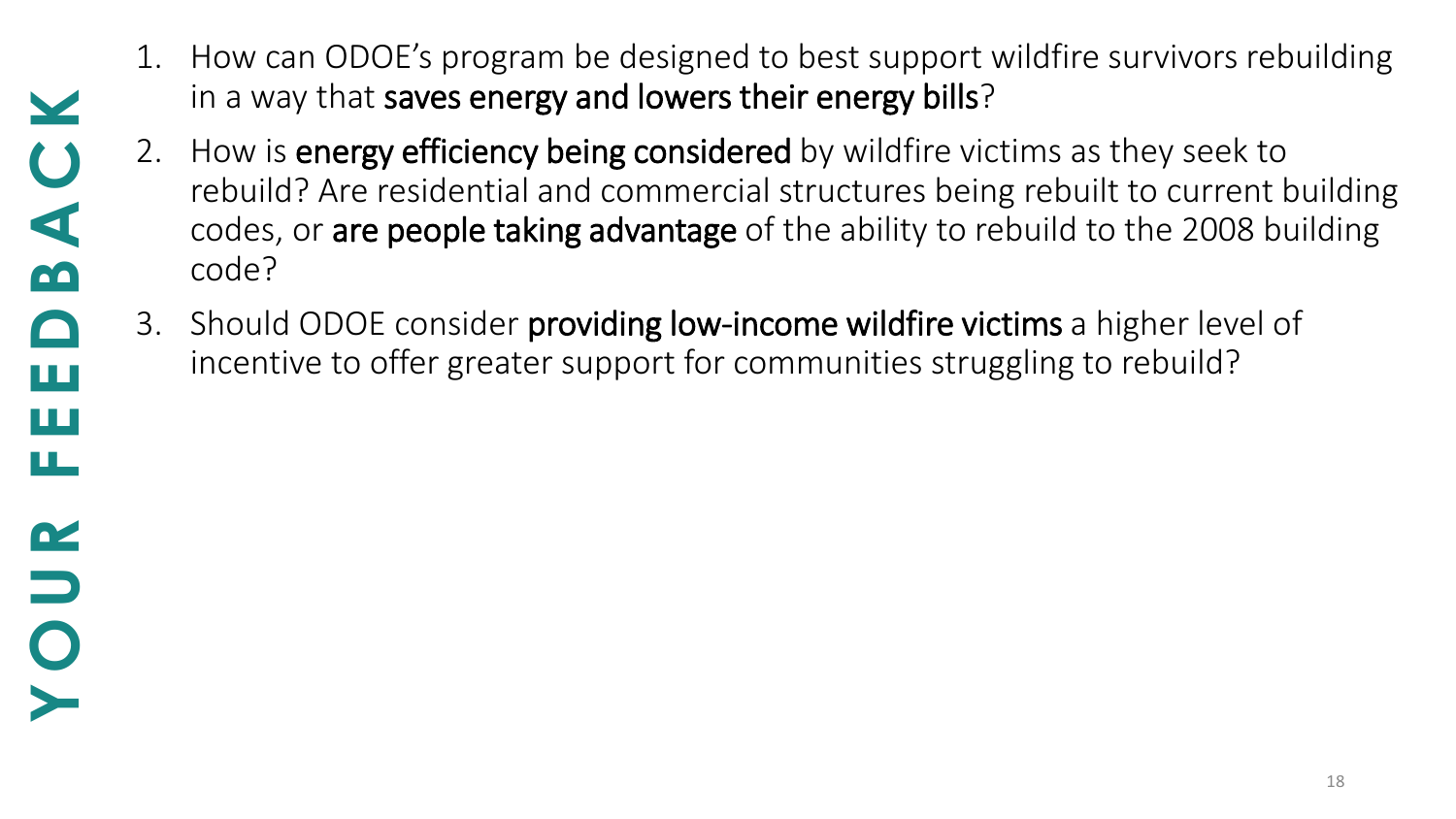- 1. How can ODOE's program be designed to best support wildfire survivors rebuilding in a way that saves energy and lowers their energy bills?
- 2. How is energy efficiency being considered by wildfire victims as they seek to rebuild? Are residential and commercial structures being rebuilt to current building codes, or are people taking advantage of the ability to rebuild to the 2008 building code?
- 3. Should ODOE consider providing low-income wildfire victims a higher level of incentive to offer greater support for communities struggling to rebuild?

Ш

щ

 $\alpha$ 

 $\Box$ 

 $\bullet$ 

ш

Q

B

 $\Box$ 

4. If you are currently working toward rebuilding, would you consider building beyond current code to make your home more energy efficient and improve long-term lower energy bills?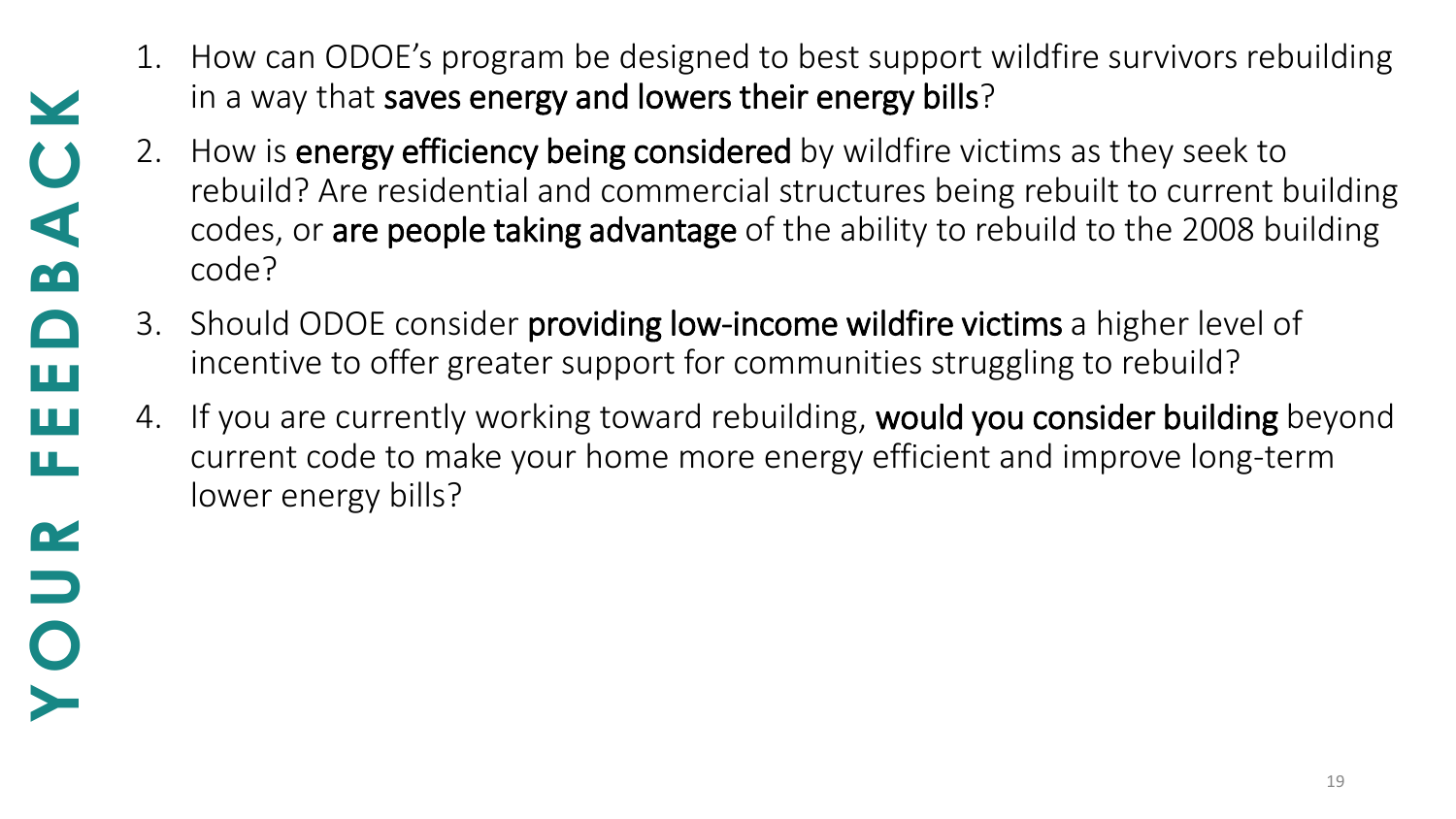- 1. How can ODOE's program be designed to best support wildfire survivors rebuilding in a way that saves energy and lowers their energy bills?
- 2. How is energy efficiency being considered by wildfire victims as they seek to rebuild? Are residential and commercial structures being rebuilt to current building codes, or are people taking advantage of the ability to rebuild to the 2008 building code?
- 3. Should ODOE consider providing low-income wildfire victims a higher level of incentive to offer greater support for communities struggling to rebuild?

Ш

ш

 $\alpha$ 

 $\bullet$ 

Ш

C

 $\mathbf{\Omega}$ 

- 4. If you are currently working toward rebuilding, would you consider building beyond current code to make your home more energy efficient and improve long-term lower energy bills?
- 5. How can the **application process** for a program like this be made convenient, easier and more accessible?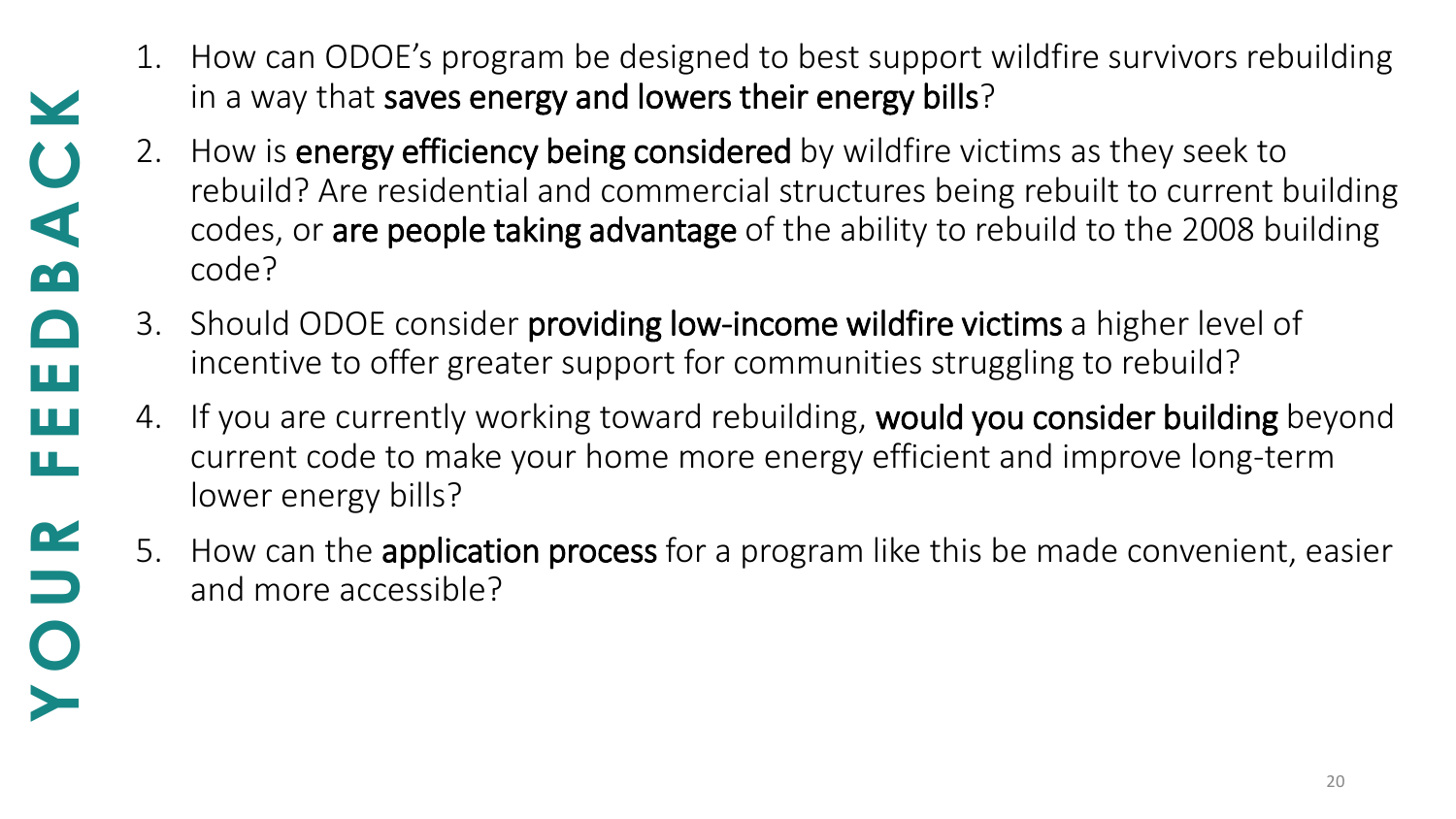- 1. How can ODOE's program be designed to best support wildfire survivors rebuilding in a way that saves energy and lowers their energy bills?
- 2. How is energy efficiency being considered by wildfire victims as they seek to rebuild? Are residential and commercial structures being rebuilt to current building codes, or are people taking advantage of the ability to rebuild to the 2008 building code?
- 3. Should ODOE consider providing low-income wildfire victims a higher level of incentive to offer greater support for communities struggling to rebuild?

Ш

ш

 $\alpha$ 

 $\Box$ 

Ш

S

 $\mathbf{\Omega}$ 

- 4. If you are currently working toward rebuilding, would you consider building beyond current code to make your home more energy efficient and improve long-term lower energy bills?
	- 5. How can the **application process** for a program like this be made convenient, easier and more accessible?
		- 6. How can we **best engage survivors** to ensure they know this program is available to them as they rebuild?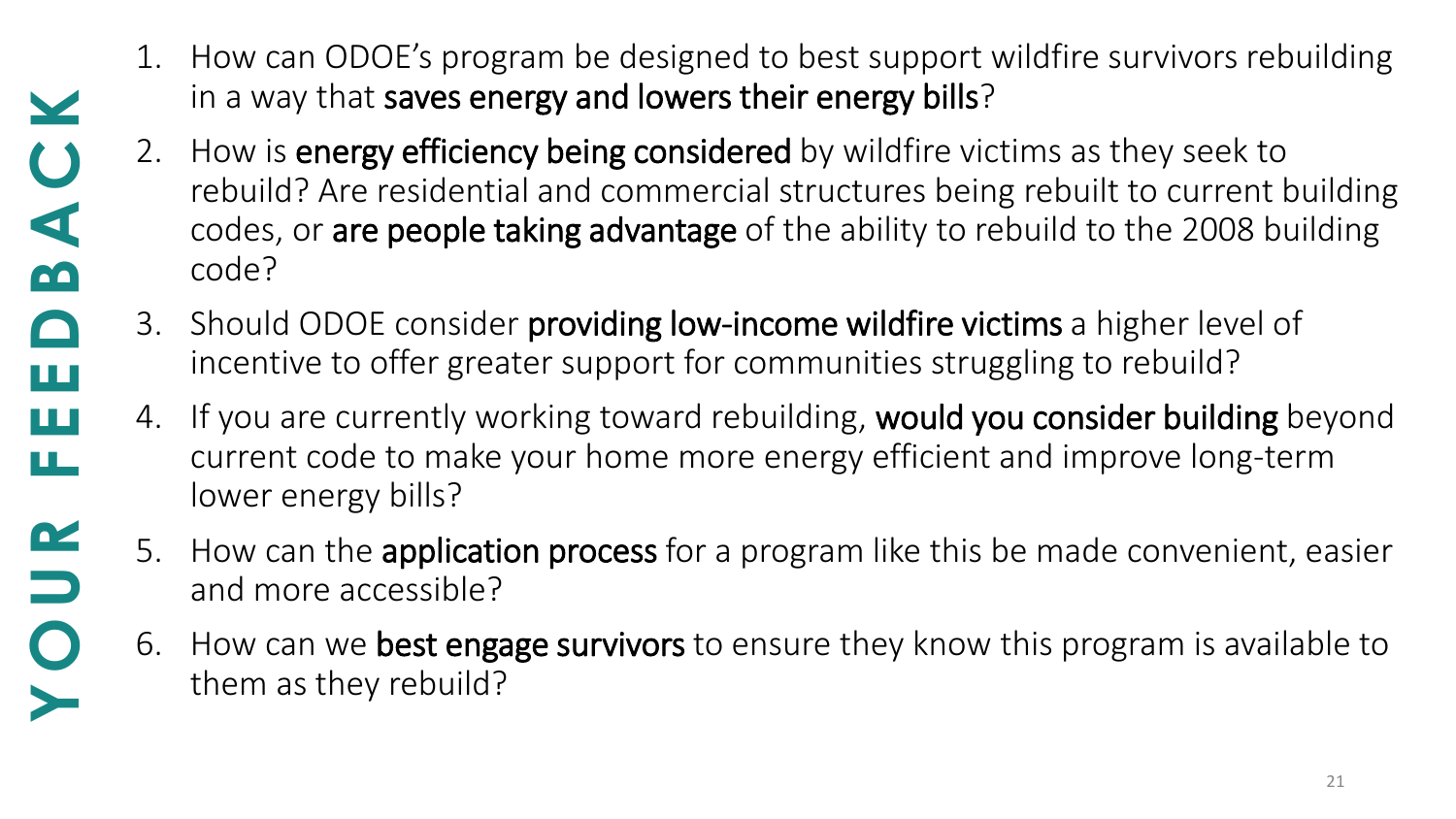- 1. How can ODOE's program be designed to best support wildfire survivors rebuilding in a way that saves energy and lowers their energy bills?
- 2. How is energy efficiency being considered by wildfire victims as they seek to rebuild? Are residential and commercial structures being rebuilt to current building codes, or are people taking advantage of the ability to rebuild to the 2008 building code?
- 3. Should ODOE consider providing low-income wildfire victims a higher level of incentive to offer greater support for communities struggling to rebuild?

Ш

ш

 $\alpha$ 

 $\Box$ 

Ш

C

M

- 4. If you are currently working toward rebuilding, would you consider building beyond current code to make your home more energy efficient and improve long-term lower energy bills?
	- 5. How can the **application process** for a program like this be made convenient, easier and more accessible?
		- 6. How can we **best engage survivors** to ensure they know this program is available to them as they rebuild?
		- 7. What other questions or feedback do you have for us as we develop this program?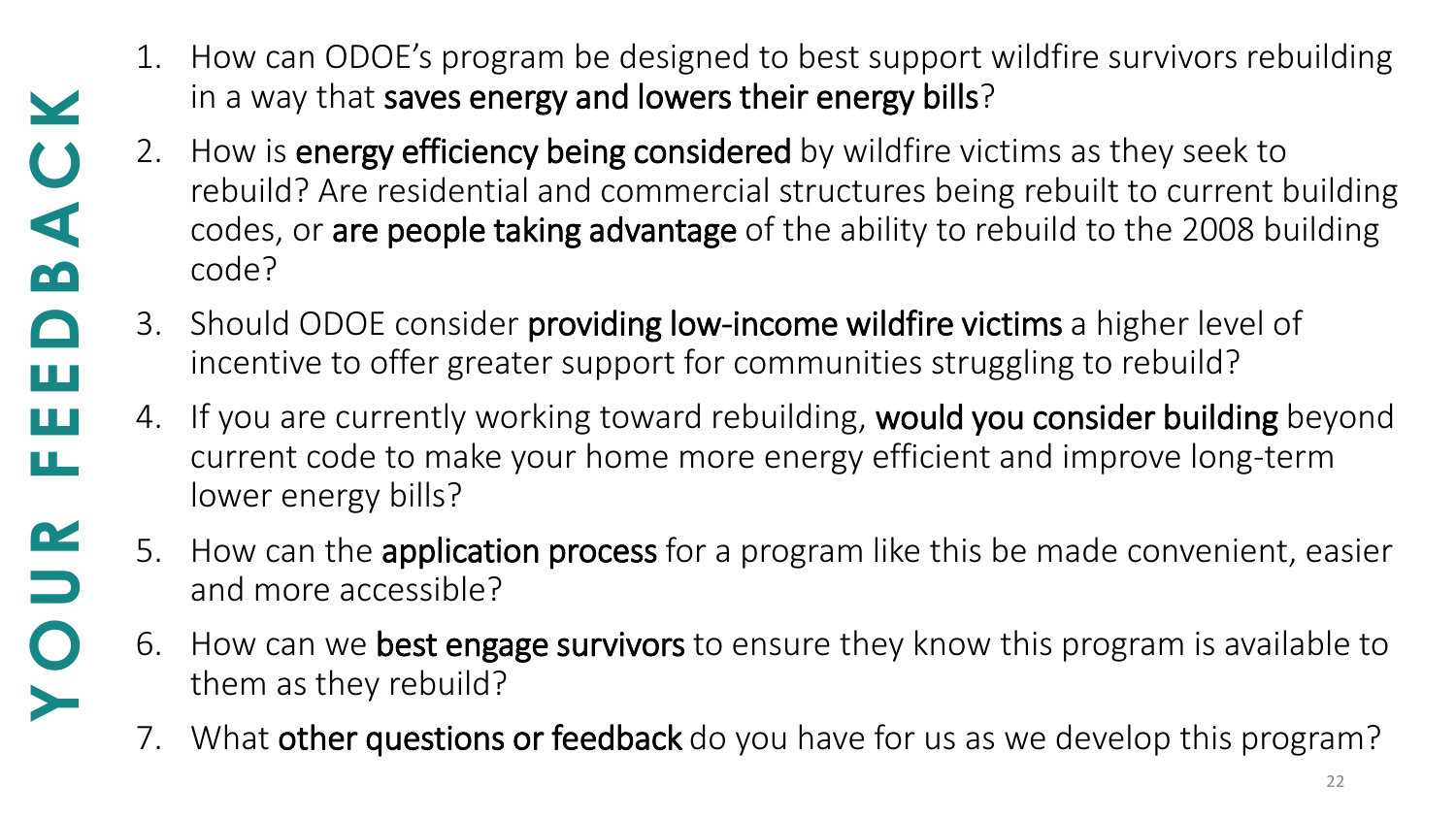#### MORE INFORMATION

ODOE's incentive program page: <https://www.oregon.gov/energy/Incentives/Pages/EEWR.aspx>



[Administrative Rules Activities: https://www.oregon.gov/energy/Get-](https://www.oregon.gov/energy/Get-Involved/Pages/EEWR-Rulemaking.aspx)Involved/Pages/EEWR-Rulemaking.aspx

Email ODOE: [Wildfire.Recovery@energy.oregon.gov](mailto:Wildfire.Recovery@energy.oregon.gov)

DCBS's wildfire hardening program:

<https://www.oregon.gov/bcd/Pages/firehardening.aspx>

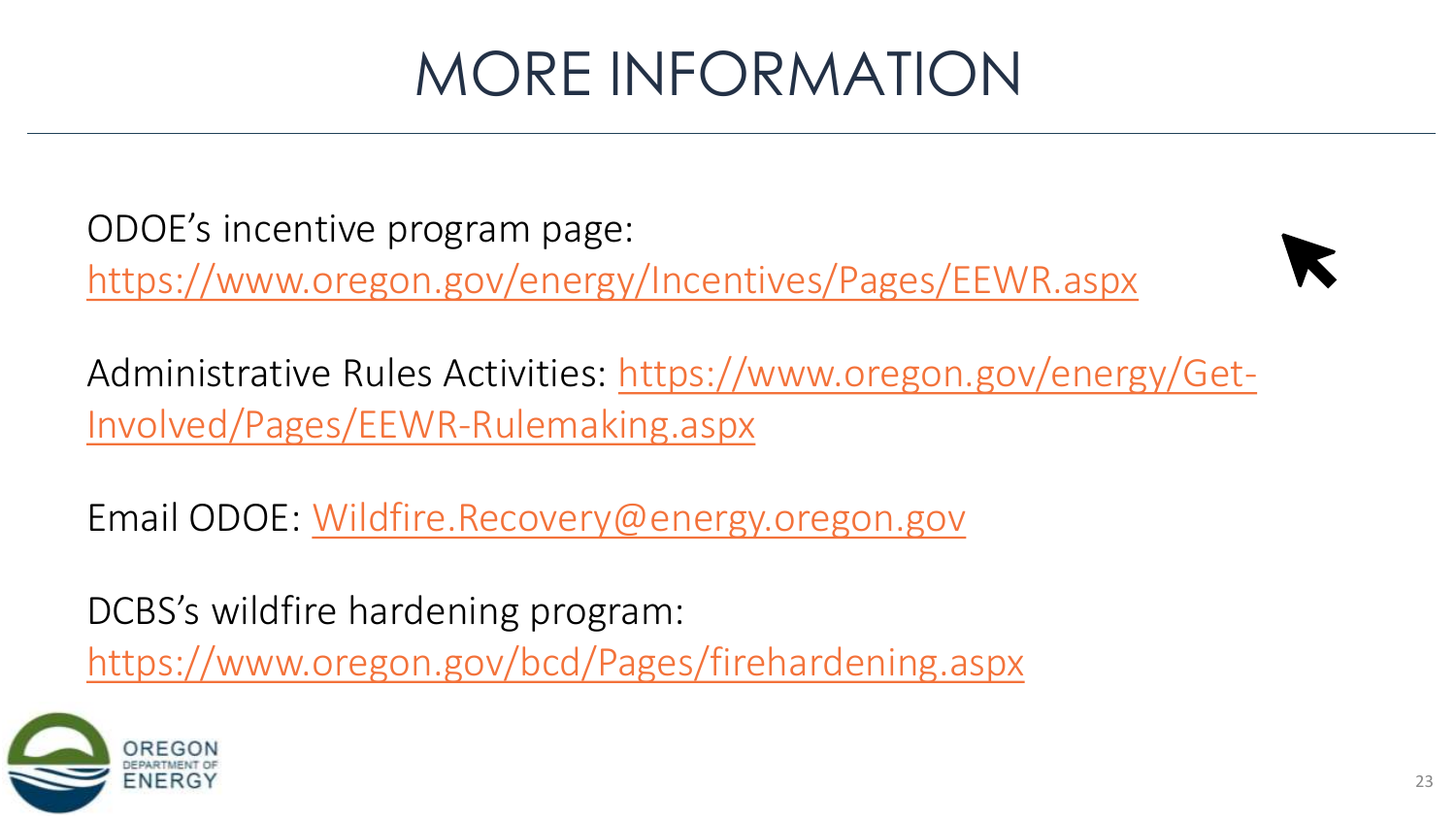#### PROGRAM TIMELINE







*Sign up for email updates:* <http://web.energy.oregon.gov/cn/a6n53/subscribe>